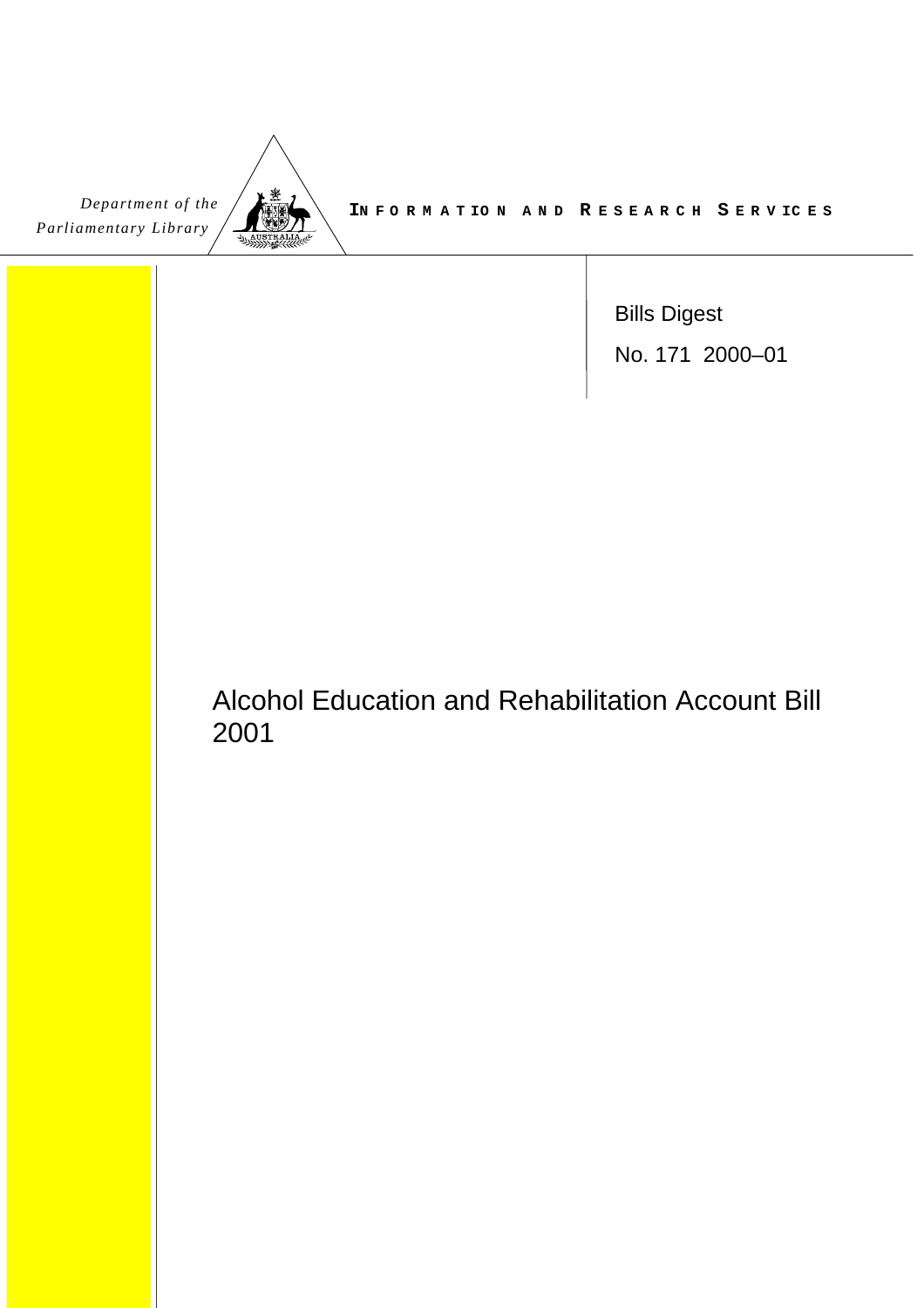ISSN 1328-8091

Copyright Commonwealth of Australia 2001

Except to the extent of the uses permitted under the *Copyright Act 1968*, no part of this publication may be reproduced or transmitted in any form or by any means including information storage and retrieval systems, without the prior written consent of the Department of the Parliamentary Library, other than by Senators and Members of the Australian Parliament in the course of their official duties.

This paper has been prepared for general distribution to Senators and Members of the Australian Parliament. While great care is taken to ensure that the paper is accurate and balanced, the paper is written using information publicly available at the time of production. The views expressed are those of the author and should not be attributed to the Information and Research Services (IRS). Advice on legislation or legal policy issues contained in this paper is provided for use in parliamentary debate and for related parliamentary purposes. This paper is not professional legal opinion. Readers are reminded that the paper is not an official parliamentary or Australian government document. IRS staff are available to discuss the paper's contents with Senators and Members and their staff but not with members of the public.

## **Inquiries**

Members, Senators and Parliamentary staff can obtain further information from the Information and Research Services on (02) 6277 2646.

Information and Research Services publications are available on the ParlInfo database. On the Internet the Department of the Parliamentary Library can be found at: <http://www.aph.gov.au/library/>

Published by the Department of the Parliamentary Library, 2001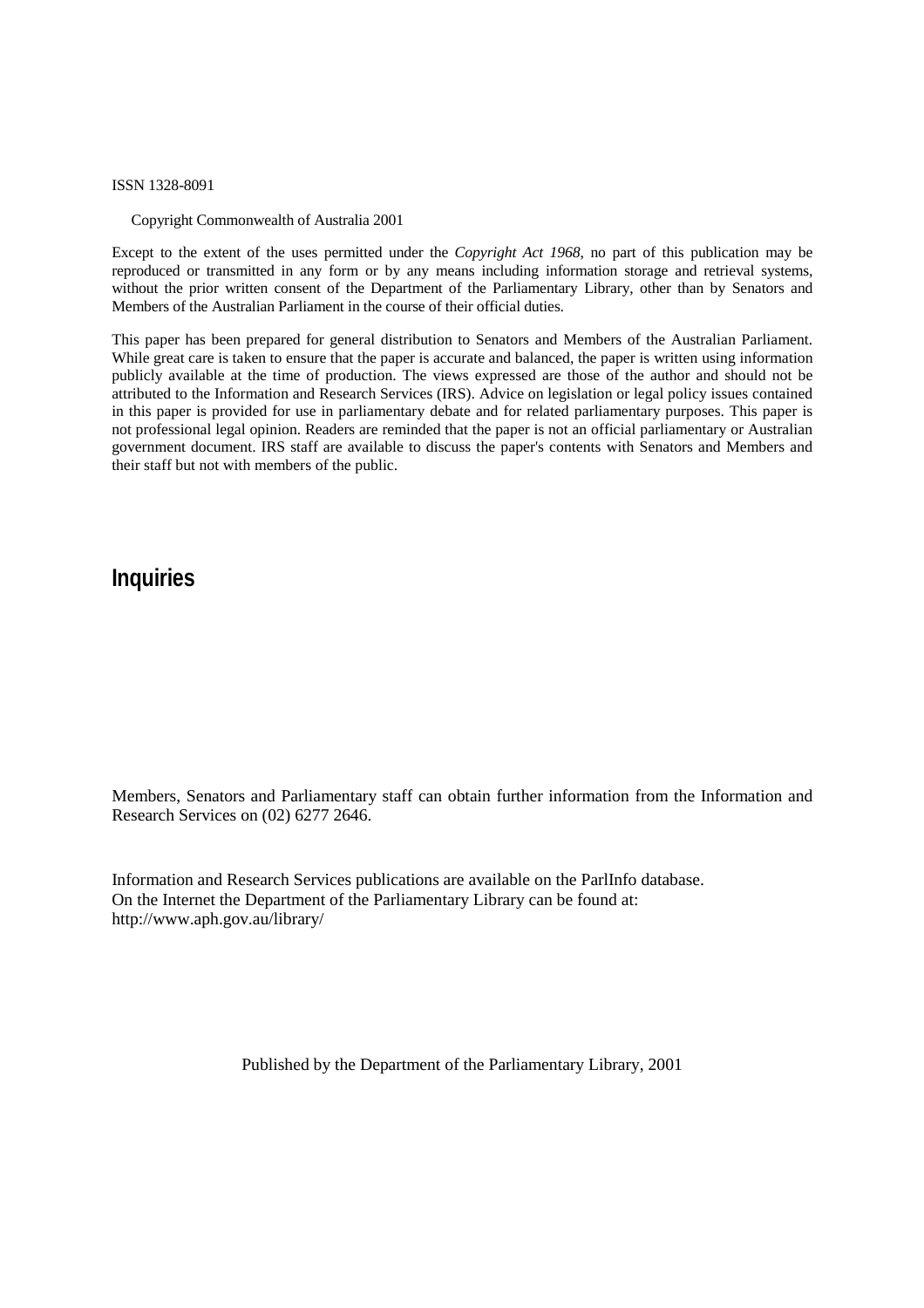#### INFORMATION AND RESEARCH SERVICES

Bills Digest No. 171 2000–01

## Alcohol Education and Rehabilitation Account Bill 2001

Katrine Del Villar Law and Bills Digest Group 26 June 2001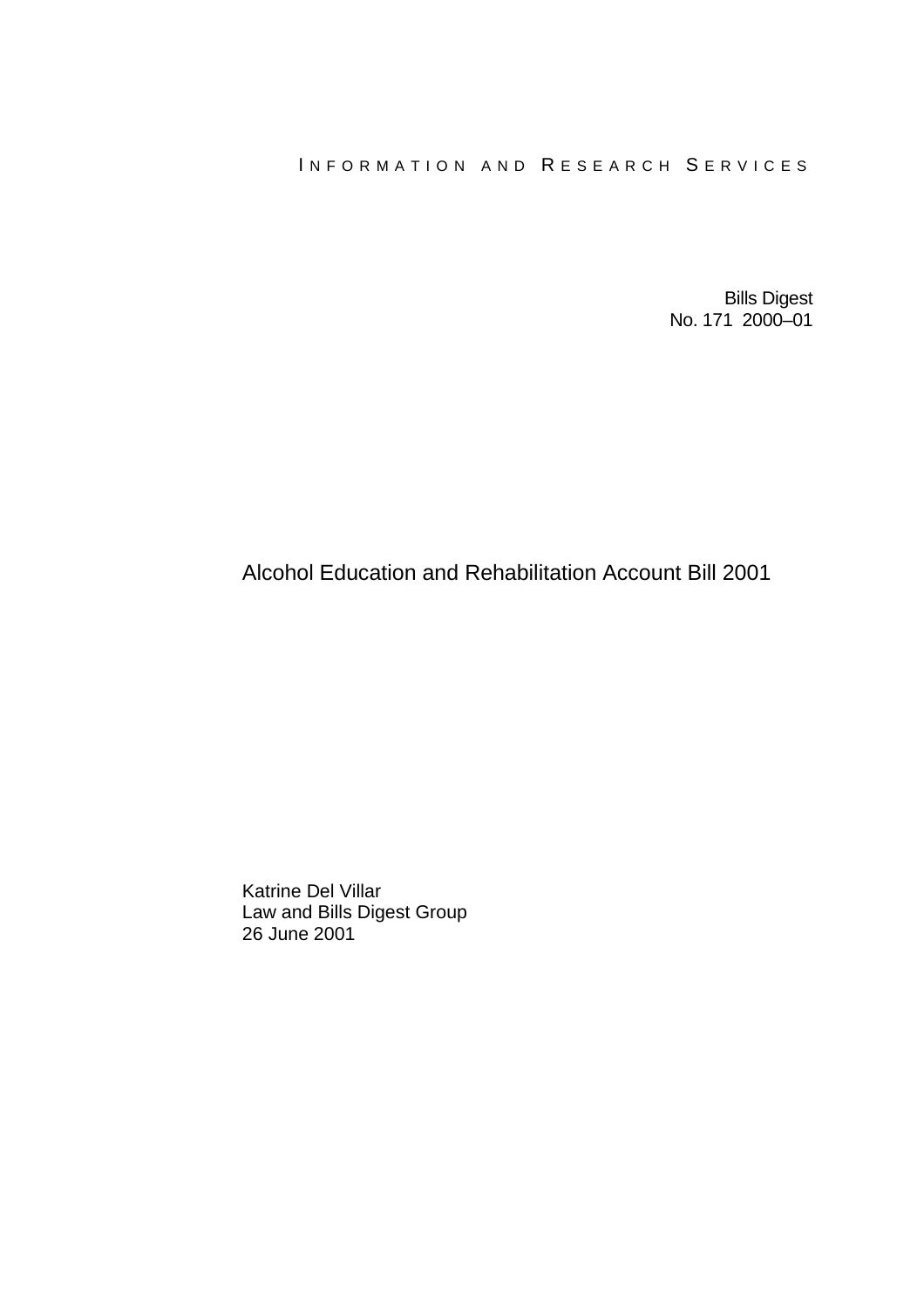## **Contents**

| Alcohol Education and Rehabilitation Foundation to be established. 2    |
|-------------------------------------------------------------------------|
|                                                                         |
|                                                                         |
|                                                                         |
|                                                                         |
|                                                                         |
|                                                                         |
|                                                                         |
|                                                                         |
|                                                                         |
|                                                                         |
| 10                                                                      |
| Alcohol Education and Rehabilitation Foundation<br>10                   |
| Memorandum of Understanding Between the Government and the Democrats 10 |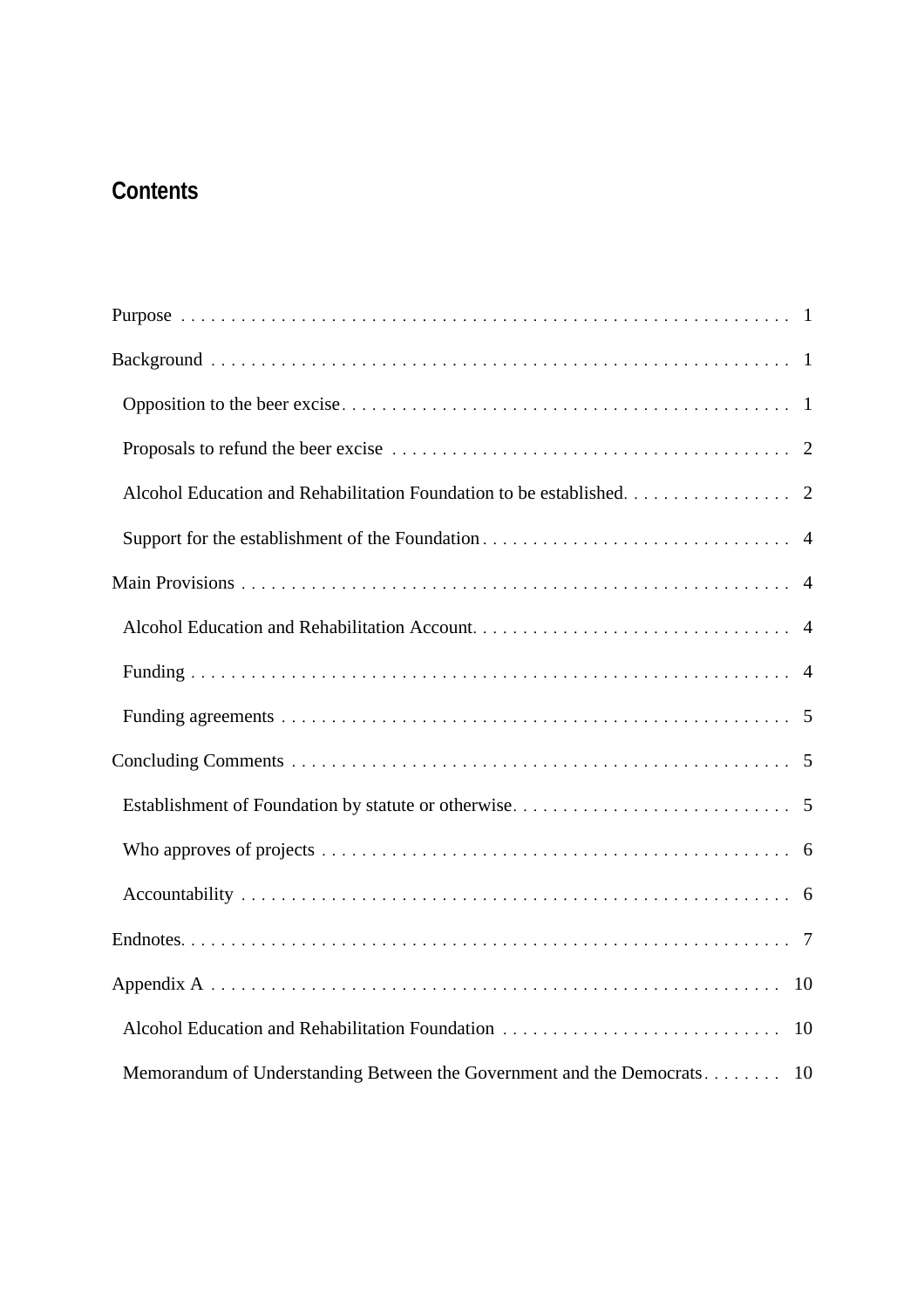# <span id="page-4-0"></span>**Alcohol Education and Rehabilitation Account Bill 2001**

**Date Introduced:** 20 June 2001 **House:** House of Representatives **Portfolio:** Health and Aged Care **Commencement:** On Royal Assent

### **Purpose**

To establish the Alcohol Education and Rehabilitation Account which will disburse funding for education, rehabilitation and prevention of alcohol and other licit substance abuse.

## **Background**

Opposition to the beer excise

From 1 July 2000, the Government has collected an increased excise on beer and other alcoholic beverages. This is because the Government amended the manner in which excise was calculated, to give effect to its tax reform measures, particularly the replacement of the wholesale sales tax with the goods and services tax.<sup>[1](#page-13-0)</sup>

When the increase in beer prices was foreshadowed in May 2000, there was considerable media attention given to the issue. It was predicted that the price of draught beer could rise by up to 20 cents a glass or 9 per cent, whereas the Prime Minister in his 1998 election campaig[n h](#page-13-0)ad promised that the price of 'ordinary beer' would rise by no more than 1.9 per cent.<sup>2</sup> The Government has consistently maintained that 'ordinary beer' means packaged beer only, whereas Labor and the Democrats interpreted the Government's promise as applying also to draught beer.<sup>[3](#page-13-0)</sup> At that time, the Australian Labor Party and the Australian Democrats signalled their opposition to the Government's proposed increase, and their intention to amend the legislation introducing the excise amendments in the Senate<sup>[4](#page-13-0)</sup>

*Warning: This Digest was prepared for debate. It reflects the legislation as introduced and does not canvass subsequent amendments.*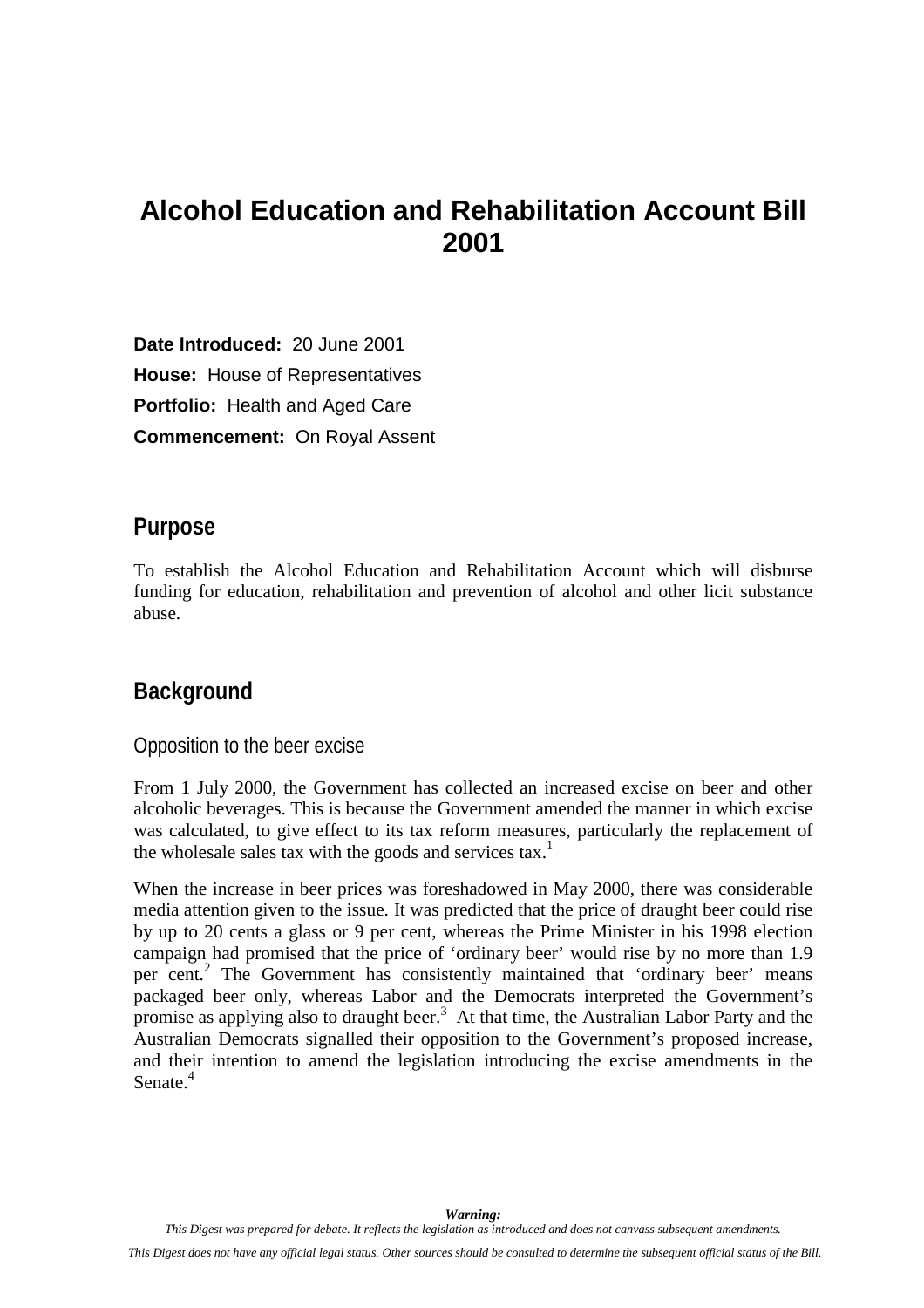<span id="page-5-0"></span>The difficulty arose from the manner in which excise duties are introduced. Duties of excise are usually not initiated by a bill, because of considerations relating to timing and drafting. Rather, excise tariff proposals are generally introduced by way of motion in the House of Representatives, or, if the Parliament is adjourned, by notice published in the Gazette. Collection of the excise commences from the date of the motion or gazettal, and is later validated by the introduction of an excise tariff amendment bill, which imposes the excise retrospectively from the date on which collection commenced.<sup>[5](#page-13-0)</sup>

#### Proposals to refund the beer excise

The proposals to amend the beer excise were introduced on 21 June 2000, to commence on 1 July 2000.<sup>[6](#page-13-0)</sup> This put hotel owners in the position of having to collect the excise from 1 July 2000, while knowing that Labor and the Democrats had signalled an intention to oppose the changes when the relevant excise tariff amendment bill was debated in the Senate.<sup>[7](#page-13-0)</sup> The brewers announced that they would pay the higher excise under protest, and major brewers including Lion Nathan and Foster's Brewing Group signalled an intention to challenge the collection of the excise in the Federal Court.<sup>8</sup>

By January 2001, it was reported that major brewers had lodged statements of claim against the Federal Government seeking a return of the disputed beer excise, and were working on plans to either refund the tax to drinkers - possibly through price reductions - or give it to charities.<sup>[9](#page-13-0)</sup> In February, the brewing industry announced results of a survey in which 75 per cent of drinkers voted to put any excise refund towards alcohol-related medical research, remedial programs and charities, rather than lowering the price of beer. The Australian Associated Brewers then stated it intended to use any refund from the Government to establish the Beer Drinkers Foundation, which would be the biggest charitable foundation in the country, with well over \$100 million to invest.<sup>10</sup>

#### Alcohol Education and Rehabilitation Foundation to be established

On 3 April 2001, in the midst of prolonged debate in the Senate over the Excise Tariff Amendment Bill (No 1) 2001, the Government announced it had reached agreement with the Democrats to prospectively reduce the excise rate on draught beer to no more than a 1.9 per cent increase. The Democrats agreed to legislation that would validate the excise collected on draught beer from 1 July 2000 to 3 April 2001, and allocate most of the amount collected in excess of the new reduced excise rate to establish a new independent foundation, the Alcohol Education and Rehabilitation Foundation (the Foundation).<sup>11</sup> Five million dollars from the excise surplus would be allocated to the Historic Hotels initiative, which provides dollar-for-dollar grants to preserve historic hotels in regional and country areas which do not have gaming machines.<sup>1</sup>

According to the Memorandum of Understanding signed by the Government and the Democrats, the objectives of the Foundation will be to:  $13$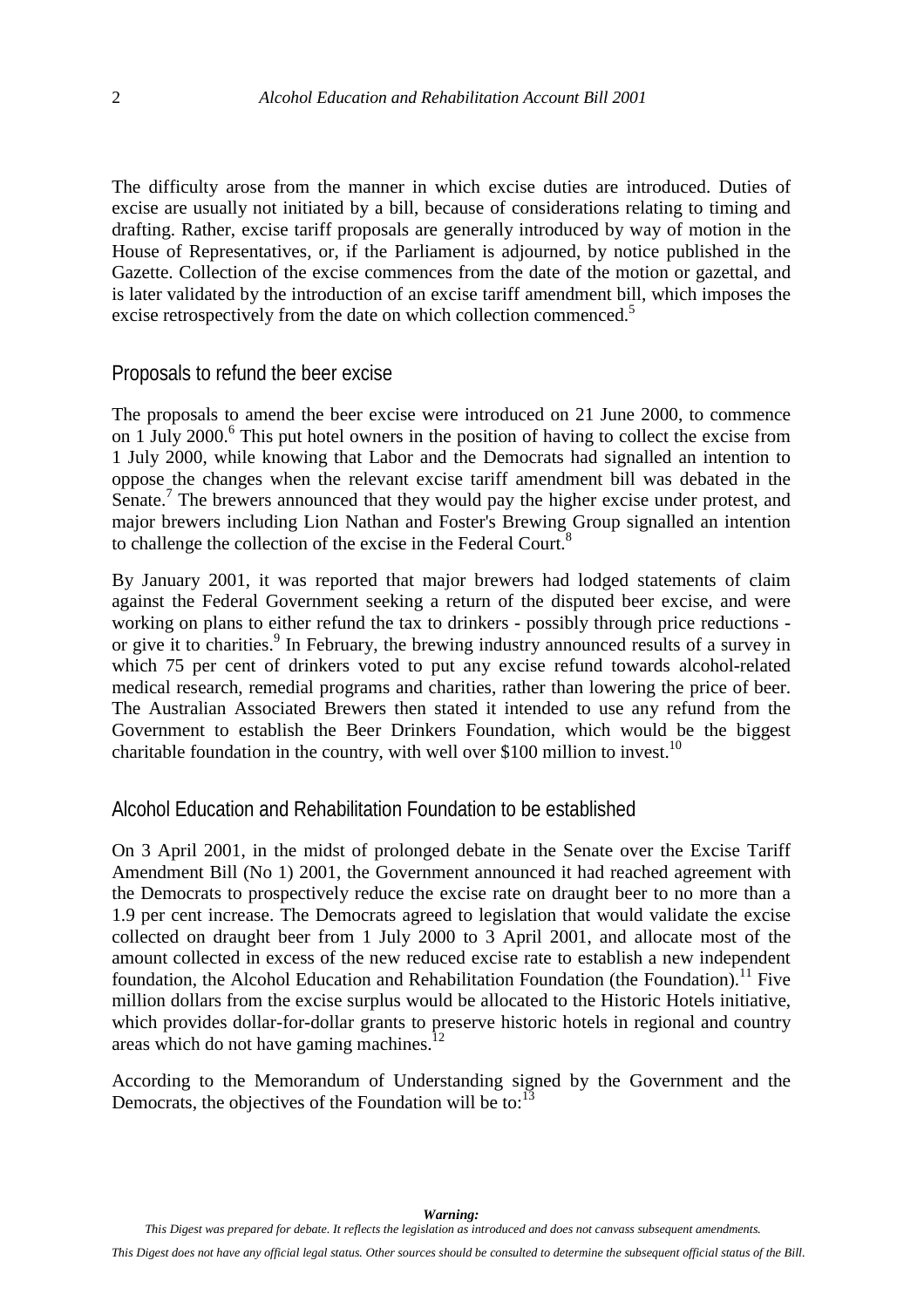- prevent alcohol and other licit substance abuse, including petrol sniffing, particularly among vulnerable population groups such as indigenous Australians and youth
- support evidence-based alcohol and other licit substance abuse treatment, rehabilitation, research and prevention programs
- promote community education encouraging responsible consumption of alcohol and highlighting the dangers of licit substance abuse
- provide funding grants to organisations with appropriate community linkages to deliver the above-mentioned services on behalf of the Foundation, and
- promote public awareness of the work of the Foundation and raise funds from the private sector for the ongoing work of the Foundation.

A copy of the Memorandum of Understanding is annexed as Appendix A.

There has been some attempt to ensure that the money allocated to the Foundation is not consumed in administrative costs. The Memorandum of Understanding requires the Foundation to spend: $^{14}$  $^{14}$  $^{14}$ 

- at most 10% on administration and promotion
- at least 30% on treatment and rehabilitation
- at least 10% on public education
- at least 20% on prevention, and
- at least 20% of total expenditure (including in categories described above) on projects targeting indigenous Australians.

These percentages are only prescribed for the first year of the Foundation's operation. No percentages are prescribed for later financial years. However, the Government and the Democrats will have to approve of the budget covering all four years of operation. Further, under the proposed constitution of the Foundation, the annual budget will be subject to approval by the board, and reports will be provided annually to Parliament on grant allocation decisions and overall operations.[15](#page-13-0)

At least 85% of all of the Foundation's expenditure must be outsourced to professional and community organisations, who will apply to the Foundation for grants. Grants will be approved by the board. The Foundation must establish procedures for monitoring and reporting on the cost effectiveness and social impact of funded programs.<sup>[16](#page-13-0)</sup>

The decision to establish the Foundation was re-announced in the Federal Budget 2001- 2002, and a total amount of \$115 million has been allocated to the Foundation over four years.[17](#page-13-0)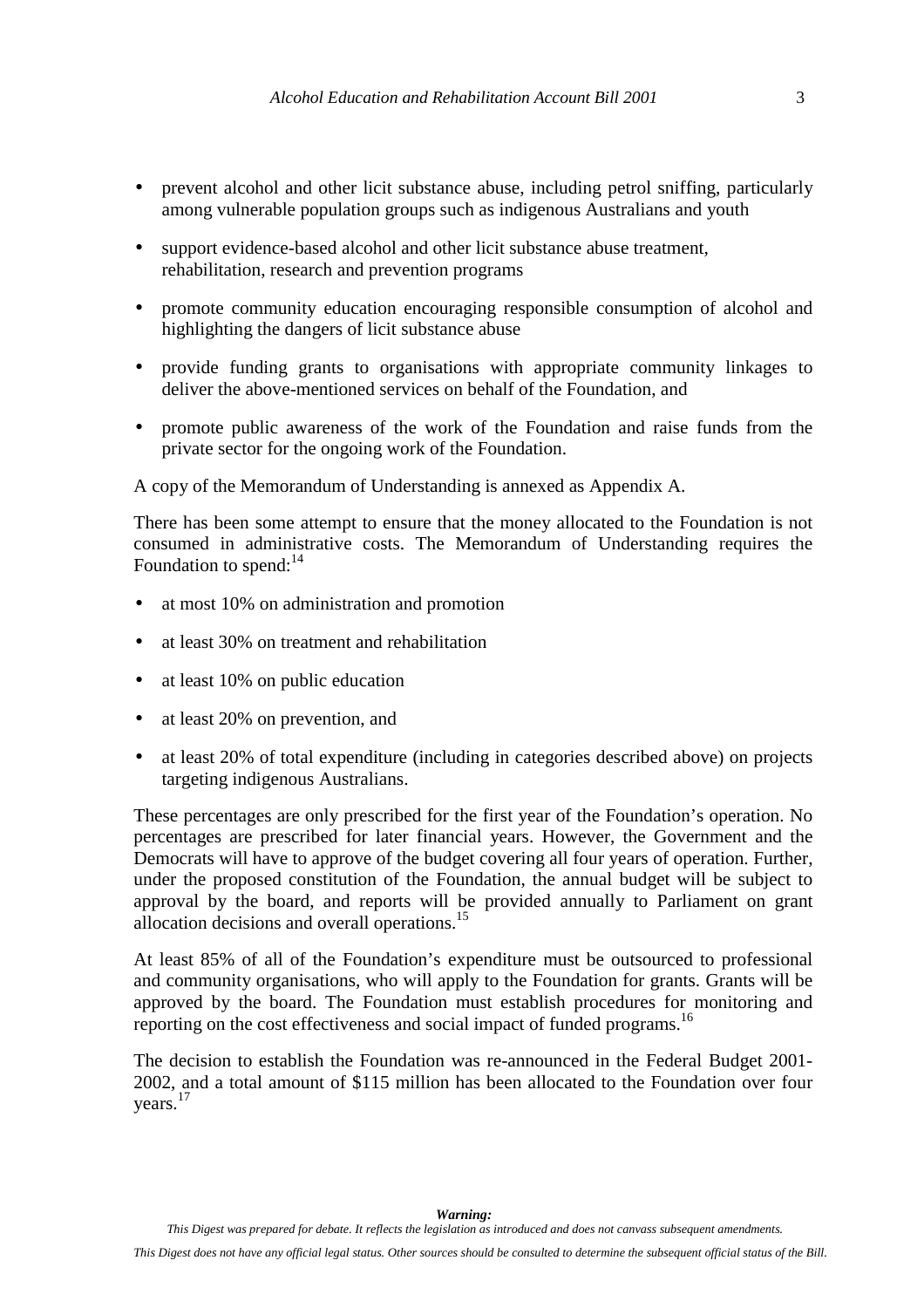<span id="page-7-0"></span>Support for the establishment of the Foundation

The Alcohol and other Drugs Council of Australia and the Australian Medical Association have welcomed the establishment of the Foundation, while calling for further commitment to an integrated strategy for the prevention and treatment of drug-related problems, including alcohol, tobacco and illicit drugs.<sup>[18](#page-13-0)</sup>

Similarly, the Aboriginal and Torres Strait Islander Commission has supported the establishment of the Foundation. The Chair of the ATSIC Peninsula Regional Council noted the urgent need for education programs and rehabilitation facilities in Cape York, and voiced the hope that the Foundation could provide resources to meet some of these needs. However, he expressed concern that the Foundation may be yet another once-off initiative, with no guarantee of ongoing funding once the initial appropriations are spent, and with no provision for financial support from the alcohol industry.<sup>[19](#page-13-0)</sup>

## **Main Provisions**

**Clause 3** states that the object of the Act is to establish the Alcohol Education and Rehabilitation Account, which will provide money to the Foundation to spend on the five purposes listed above as the objectives of the Foundation.

Alcohol Education and Rehabilitation Account

**Clause 5** establishes a 'Special Account' called the Alcohol Education and Rehabilitation Account (the Account). A 'Special Account' is an account established either by a determination of the Finance Minister or (as in this case) by an Act, for certain identified purposes. It is a way of setting aside money in a notional separate ledger within the Consolidated Revenue Fund for a particular purpose, and ensuring that the money is used only for those purposes. $20$ 

#### Funding

**Clause 6** appropriates money into the Account annually over the next four years. The amounts of the appropriations are \$10 million on Royal Assent (for the 2001-2002 financial year), \$24 million on 1 July 2002, \$40 million on 1 July 2003 and \$41 million on 1 July 2004, a total of \$115 million.

All money standing to the credit of the Account must be paid out under one or more funding agreements by 1 July 2005 (**clause 8**).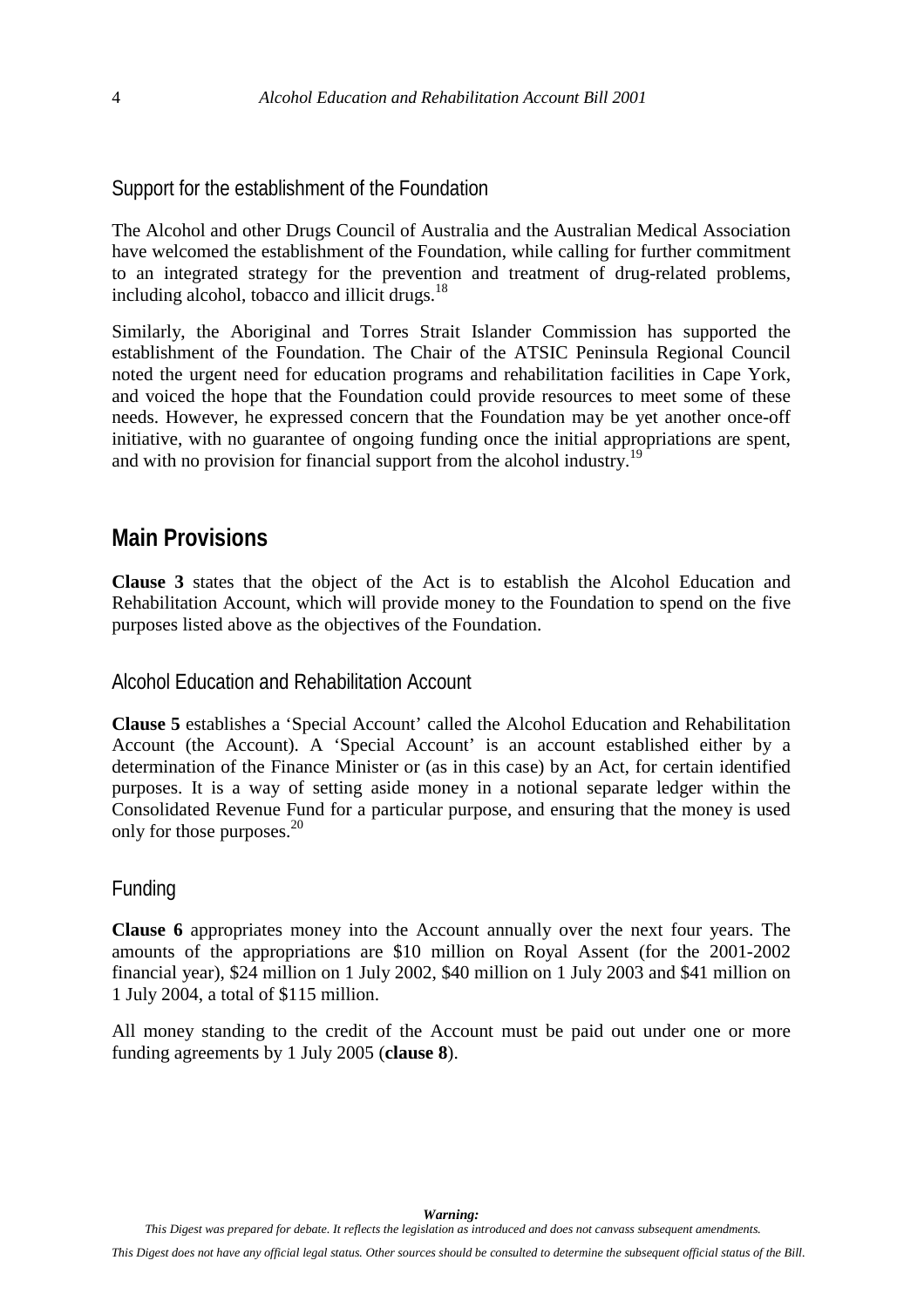<span id="page-8-0"></span>Funding agreements

**Clause 9** permits the Minister to make a funding agreement with the Foundation for making payments to the Foundation for the Foundation to distribute.

**Clause 10** permits the Minister to terminate the funding agreement with the Foundation unilaterally if either:

- the objectives of the Foundation are inconsistent with any of the purposes of the Bill listed in **clause 3**, or
- the Foundation fails to comply with a condition of the funding agreement.

The Minister's determination to terminate a funding agreement will be disallowable by the Parliament.

If the Minister has terminated a funding agreement with the Foundation, he or she may nominate one or more 'replacement bodies', whose objectives are consistent with all the purposes listed in **clause 3**, to replace the Foundation (**clause 11**). Any determinations nominating replacement bodies are also disallowable instruments.

The Minister may then enter into a funding agreement with the replacement body or bodies, authorising him or her to make payments to the body or bodies for distribution (**clause 12**). The Minister may terminate these funding agreements in the same circumstances that a funding agreement with the Foundation may be terminated, and the determination to terminate will be disallowable (**clause 13**).

Unlike determinations to appoint replacement bodies, or to terminate funding agreements, the Minister's decision to enter into funding agreements, either with the Foundation or with replacement bodies, will not be disallowable. However, the Minister must table a copy of every funding agreement in each House of Parliament within 15 sitting days (**clause 14**).

## **Concluding Comments**

This section makes a number of comments based on a comparison of the Bill with the Natural Heritage Trust, a prominent current example of a Special Account established by legislation. $^{21}$  $^{21}$  $^{21}$ 

Establishment of Foundation by statute or otherwise

The Bill establishes the Account and enumerates its purposes, but does not establish the Foundation, which will be an incorporated charitable trust.<sup>22</sup> The Memorandum of Understanding sets out the composition of the board of directors of the Foundation. The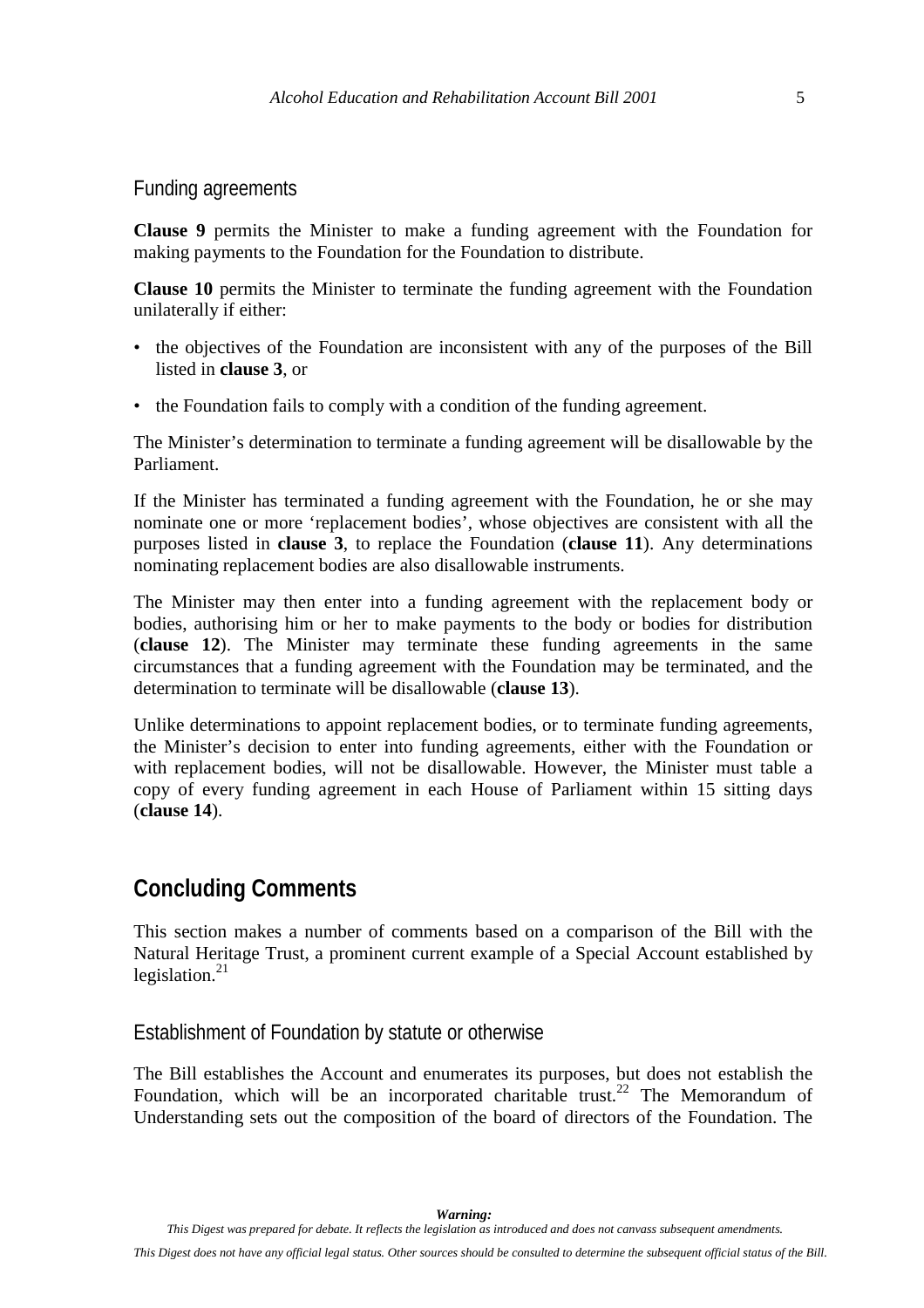<span id="page-9-0"></span>board of directors will be broadly representative, consisting of a Chairman, three community-based treatment and education representatives, and one representative each from medical, research, church, Aboriginal and Torres Strait Islander, sporting and youth  $b$ odies<sup>23</sup>

In contrast, the *Natural Heritage Trust of Australia Act 1997* establishes the Natural Heritage Trust Ministerial Board (consisting of the Minister for the Environment and the Minister for Primary Industries and Energy<sup>24</sup>) and the Natural Heritage Trust Advisory Committee. It contains provisions dealing specifically with Committee membership, appointment procedures, disclosure of conflicting interests, remuneration, termination of appointment and other terms and conditions. None of these details are contained in the present Bill.

The Bill envisages that in certain circumstances other bodies may replace the Foundation as the body which distributes money from the Account to professional and community programs. These bodies could have a significant role in evaluating and approving grants of money to such programs. However, the Bill imposes no requirements on these bodies, other than that their objectives must not be inconsistent with the purposes of the Account contained in clause 3.

#### Who approves of projects

Grants from the Natural Heritage Trust are made directly by the Ministerial Board. The role of the Natural Heritage Trust Advisory Committee is, as its name suggests, to provide advice to the Ministers.

The present Bill has chosen an alternative model, outsourcing decisions on disbursement of funds to approved programs directly to the Foundation, or to replacement bodies, without Ministerial oversight.

#### Accountability

The *Natural Heritage Trust of Australia Act 1997* makes the Ministerial Board accountable in a number of ways:

- preparation and tabling in Parliament of an annual report
- preparation of estimates of money available in the Natural Heritage Trust Special Account
- auditing of financial statements, and
- monitoring the effectiveness of funded programs in achieving the Natural Heritage Trust's objectives.

*This Digest was prepared for debate. It reflects the legislation as introduced and does not canvass subsequent amendments.*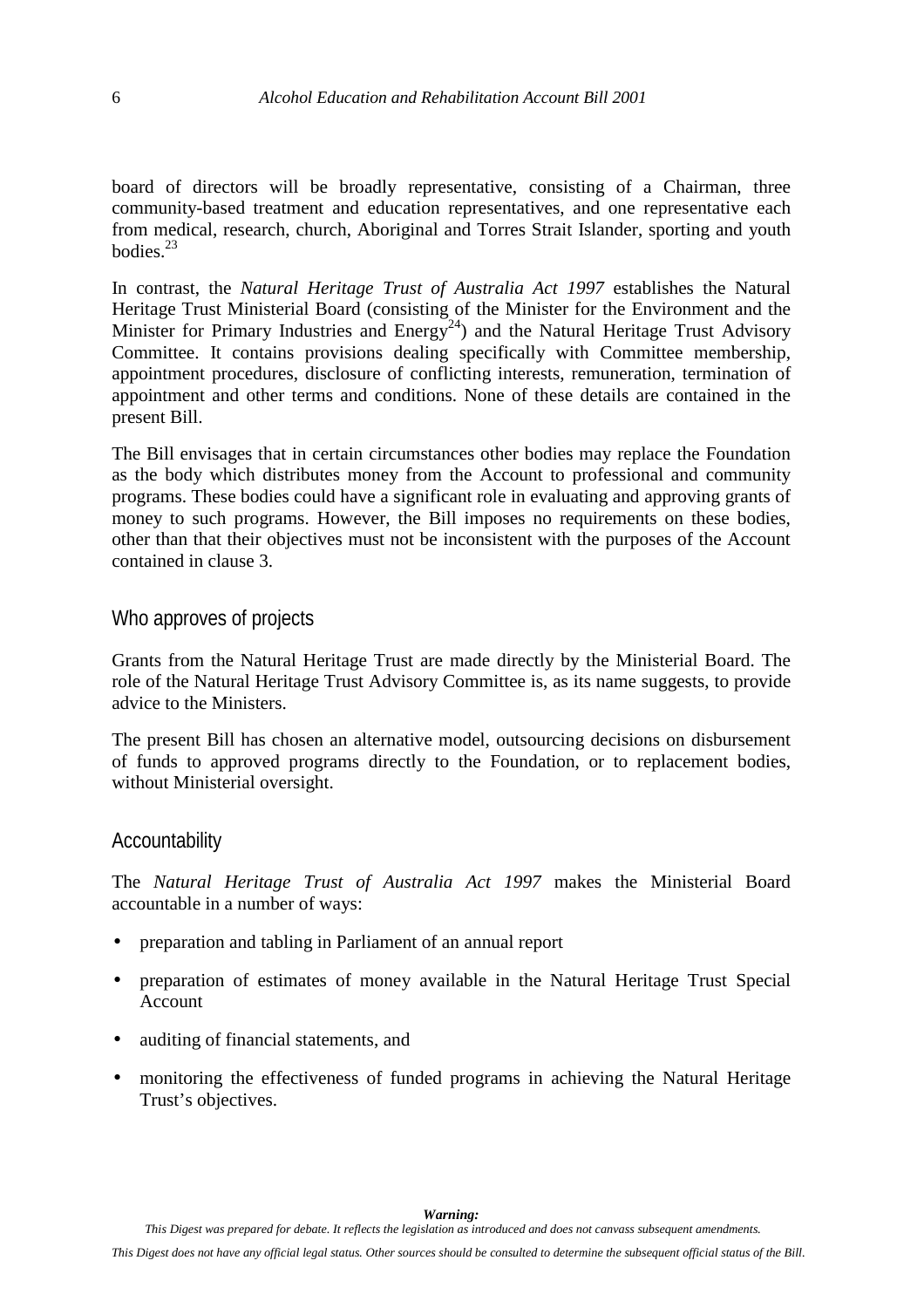<span id="page-10-0"></span>The Memorandum of Understanding similarly requires that the Foundation must report annually to Parliament on grant allocation decisions and overall operations, will be subject to independent auditing both of its accounts and performance, and must establish procedures for monitoring and reporting on the cost effectiveness and social impact of funded programs.<sup>25</sup> The key difference is that these accountability mechanisms will be imposed on the Foundation through its constitution, not legislation. This fact is important, given that the Bill envisages the possibility of the Minister terminating a funding agreement with the Foundation, and entering into one with a replacement body or bodies. Neither the Bill nor the Memorandum of Understanding contain any requirements that replacement bodies will be accountable to Parliament or through other mechanisms, such as auditing or monitoring. These matters are left to the discretion of the Minister when entering into funding agreements with such bodies.

Arguably in significant respects the Foundation will be more accountable to the Government and the Democrats than to Parliament. Under the terms of the Memorandum of Understanding, the Government and the Democrats will agree on the constitution of the Foundation, will approve the four-year budget drawn up by the Foundation, and will agree on the directors to be appointed to the board of the Foundation.<sup>26</sup>

The Memorandum of Understanding is not legally enforceable, and its status would be uncertain if the Government were to change. This could have some ramifications, given that a number of important matters such as the accountability requirements and the appointment of directors to the board of the Foundation are contained only in the Memorandum of Understanding and not in the Bill.

### **Endnotes**

 $\overline{a}$ 

5 See L M Barlin (ed) *House of Representatives Practice*, (3rd ed, 1997), p. 401.

<sup>1</sup> For more information on the excise, see Ian Ireland, Bills Digest No 107 of 2000-01 on the Excise Tariff Amendment Bill (No 1) 2001, 23 March 2001.

<sup>2</sup> Transcript of radio interview between Prime Minister the Hon. John Howard MP and John Laws, 23 September 1998.

<sup>3</sup> Michael McGuire, 'Froth and trouble: brewers are furious at the 'dishonesty' of the federal government over excise increases', *Australian*, 23 June 2000; Ross Peake, 'Liberals condemn beer cuts campaign', *Canberra Times*, 5 April 2001; Ross Peake, 'Howard pays for ambiguity', *Canberra Times*, 31 March 2001.

<sup>4</sup> See Steve Lewis, 'Beer excise faces Senate hurdle', *Australian Financial Review*, 8 May 2000; Laura Tingle, 'Row over beer excise sets up a bar-room brawl', *Sydney Morning Herald*, 3 June 2000.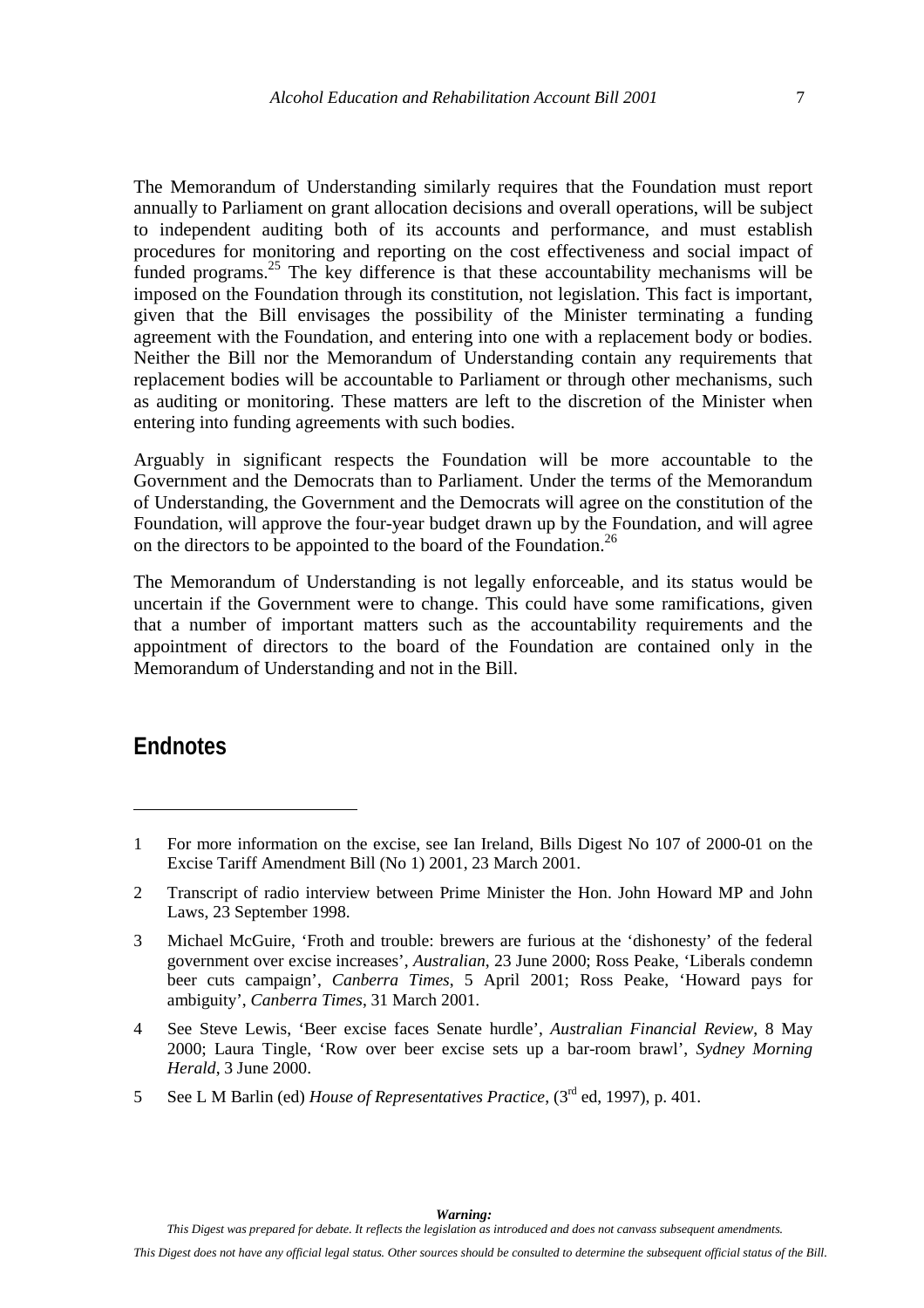- 6 Mr Peter Slipper, MP, Excise Tariff Proposal (No 2) 2000 and Customs Tariff Proposal (No 2) 2000, House of Representatives, *Hansard*, p. 17848, 21 June 2000.
- 7 See Phillip Hudson, 'Cheerless thought: each pot will cost 20c more', *The Age*, 1 July 2000.
- 8 Kath Cummins and Simon Evans, 'Costello's beer tactics 'offensive'', *Australian Financial Review*, 5 July 2000.
- 9 'Brewers take action over beer excise', *Canberra Times*, 19 January 2001; Jason Koutsoukis, 'Brewers go to court over beer excise', *Australian Financial Review*, 19 January 2001; Michelle Grattan, 'Brewers chase \$100m in court', *Sydney Morning Herald*, 19 January 2001.
- 10 Michelle Grattan, 'Brewers raise glasses to charitable drop', *Sydney Morning Herald*, 8 February 2001.
- 11 See Prime Minister the Hon. John Howard, MP, 'Excise on Draught Beer', *Media Release*, 3 April 2001.
- 12 See Senator Meg Lees, '\$115millon Foundation for Alcohol Education and Rehab', *Media Release*, 4 April 2001; Prime Minister the Hon. John Howard, MP, 'Excise on Draught Beer', *Media Release*, 3 April 2001.
- 13 Alcohol Education and Rehabilitation Foundation Memorandum of Understanding between the Government and the Democrats, incorporated in speech by Senator Ian Campbell on the Customs Tariff Amendment Bill (No 2) 2001, Senate, *Hansard*, p. 23783, 5 April 2001.
- 14 ibid.
- 15 ibid.
- 16 ibid.
- 17 The Hon. Dr Michael Wooldridge, MP, '2001-2002 Health Budget: people, care, quality' *Press Release*, 22 May 2001.
- 18 See Alcohol and other Drugs Council of Australia and the Australian Medical Association, 'A lost chance on drugs', *Media Release*, 22 May 2001; Dr Kerryn Phelps, 'Health Budget is all 'Smoke and Mirrors'', *Press Release*, 23 May 2001.
- 19 'ATSIC welcomes grog foundation but more is needed', *Media Release*, 3 May 2001.
- 20. Section 81 of the Constitution requires that all revenues or moneys raised by the Commonwealth must be credited to the Consolidated Revenue Fund. Section 83 of the Constitution provides that moneys cannot be drawn out of the Consolidated Revenue Fund without Parliamentary approval. The 'Special Account' provisions in the *Financial Management and Accountability Act 1997* provide that when an amount of money is appropriated for the purposes of the Special Account, that money is set aside within the Consolidated Revenue Fund and can only be spent for those purposes. All funds appropriated and amounts spent are deemed to have gone into or come from the Special Account which notionally exists within the Consolidated Revenue Fund. See sections 20 and 21 of the *Financial Management and Accountability Act 1997*.
- 21 Formerly the Natural Heritage Trust Reserved Money Fund.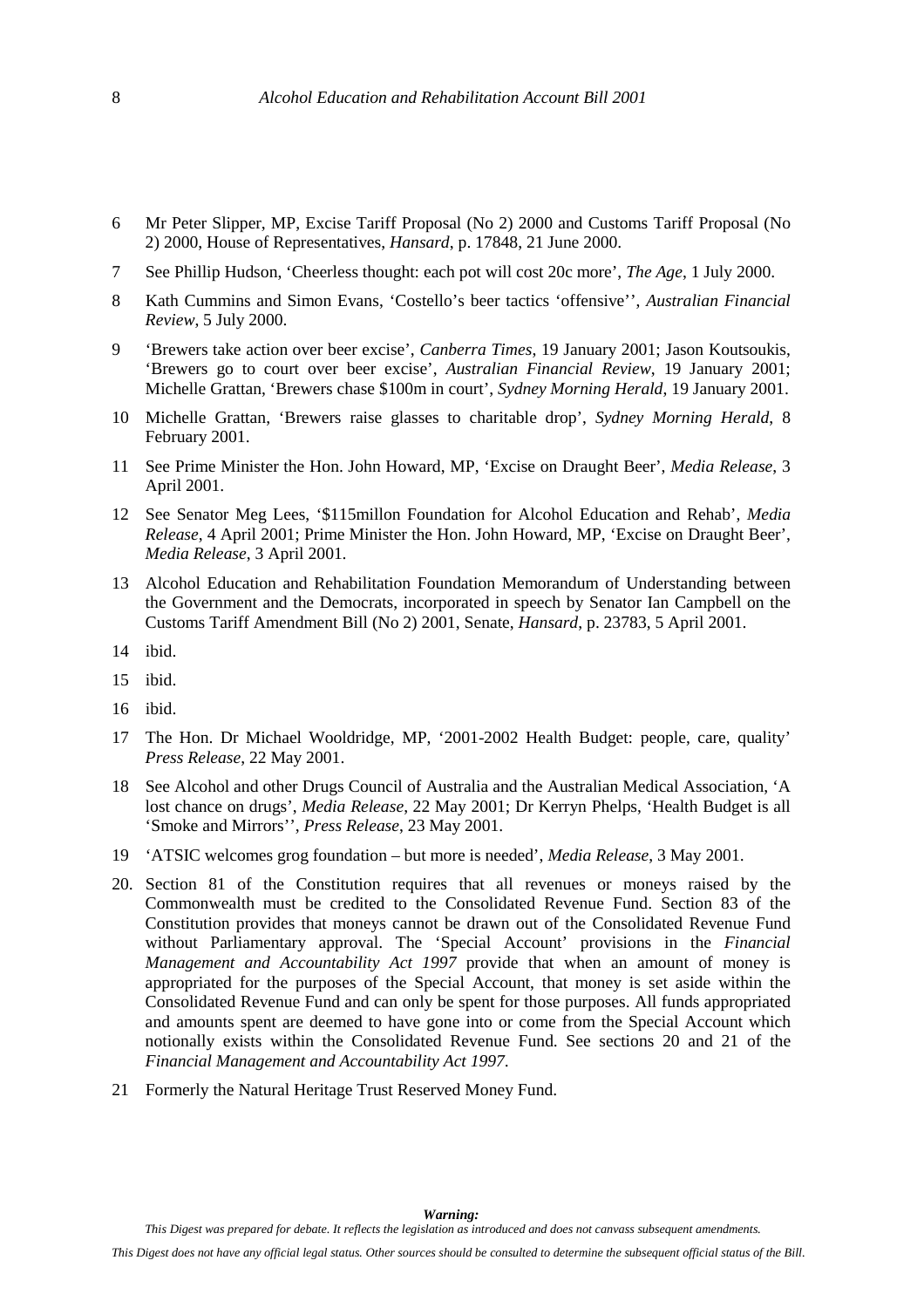- 22 Alcohol Education and Rehabilitation Foundation Memorandum of Understanding between the Government and the Democrats, incorporated in speech by Senator Ian Campbell on the Customs Tariff Amendment Bill (No 2) 2001, Senate, *Hansard*, p. 23783, 5 April 2001.
- 23 ibid.
- 24 Section 40 of the *Natural Heritage Trust of Australia Act 1997*. The Minister for Primary Industries and Energy has been replaced on the Natural Heritage Trust Ministerial Board by the Minister for Agriculture, Fisheries and Forestry, [http://www.nht.gov.au/overview.html.](http://www.nht.gov.au/overview.html)
- 25 ibid.
- 26 ibid.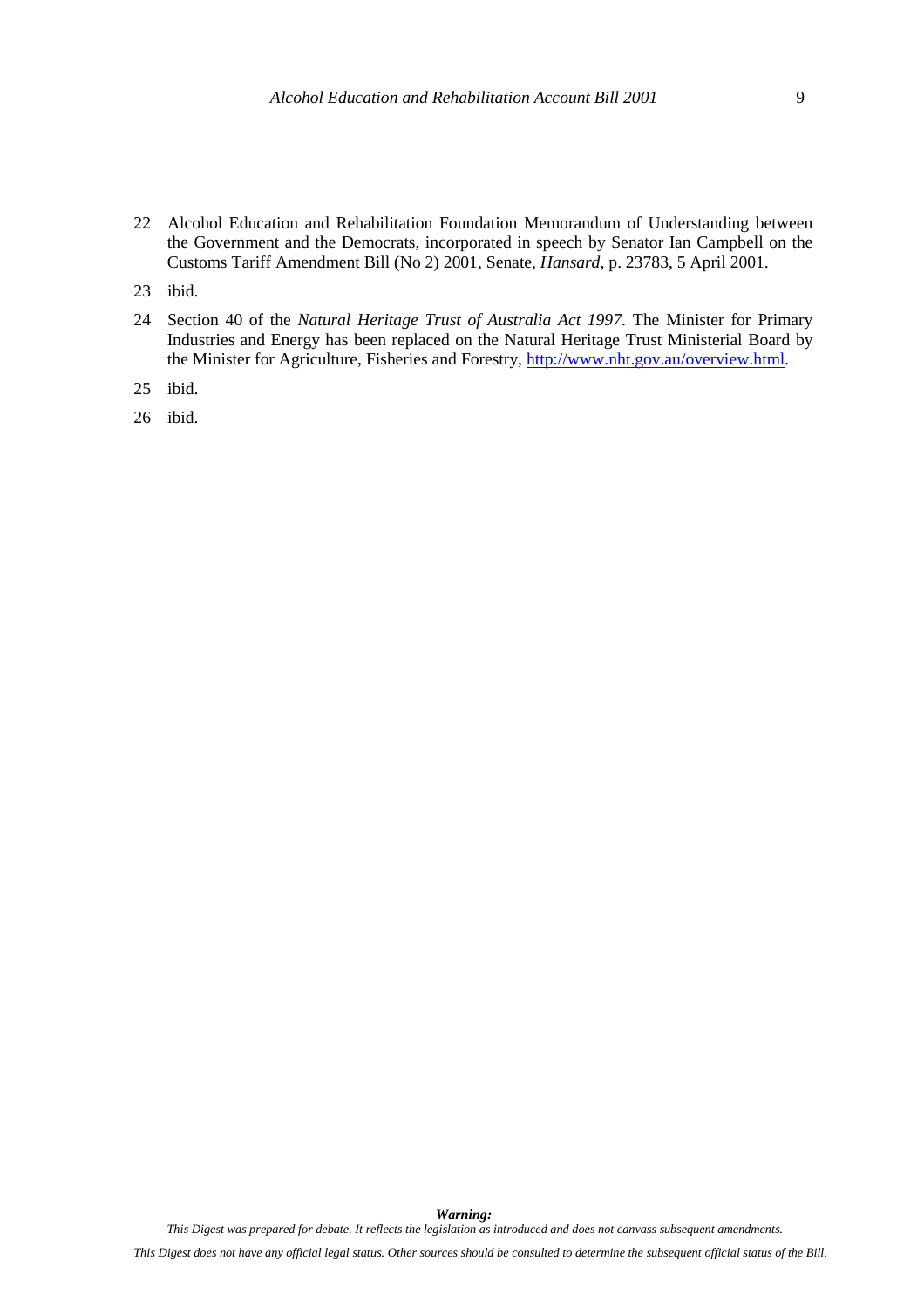## <span id="page-13-0"></span>**Appendix A**

Alcohol Education and Rehabilitation Foundation

Memorandum of Understanding Between the Government and the Democrats

An appropriation bill will be introduced in the autumn sittings 2001. This bill will ensure that the full equivalent of the increase in excise collected on draught beer since 1 July 2000, less \$5 million allocated to the Historic Hotels initiative, is appropriated and allocated to a Foundation, to be called the Alcohol Education and Rehabilitation Foundation.

The Foundation will be established as an incorporated charitable trust with a constitution, to be agreed between the Government and the Democrats by letter, by mid-April 2001.

A board of approximately ten directors will be appointed for the Foundation, by agreement between the Government and the Democrats, with board members appointed in the following expert and representative capacities:

- Chairman (1)
- Community-based treatment and education (3)
- $\bullet$  Medical (1)
- Research  $(1)$
- Churches  $(1)$
- Aboriginal and Torres Strait Islander (1)
- Sporting  $(1)$
- Youth  $(1)$

The objectives of the Foundation will be to:

- Prevent alcohol and other licit substance abuse, including petrol sniffing, particularly among vulnerable population groups such as indigenous Australians and youth;
- Support evidence-based alcohol and other licit substance abuse treatment, rehabilitation, research and prevention programmes;
- Promote community education encouraging responsible consumption of alcohol and highlighting the dangers of licit substance abuse;